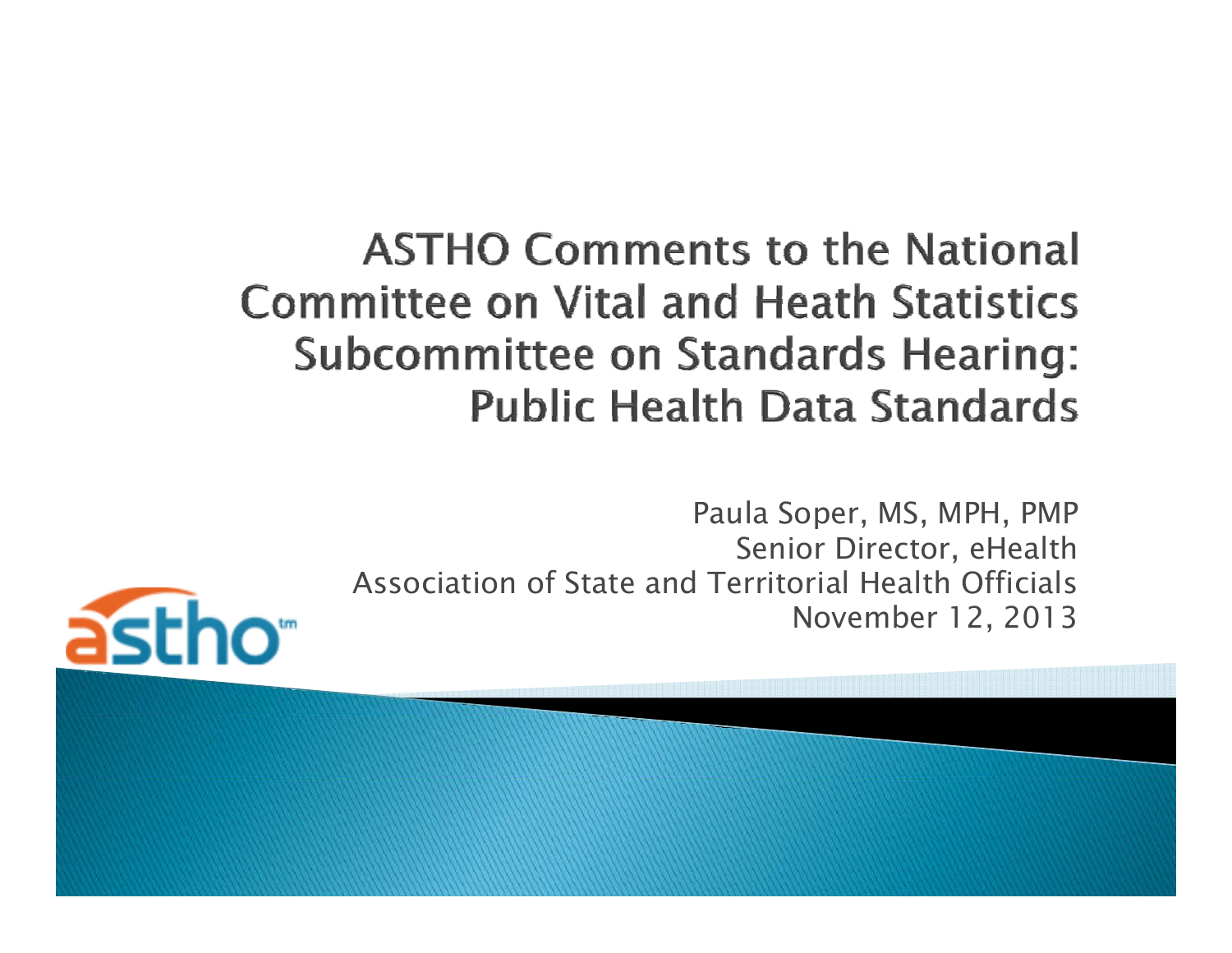# **ASTHO**

- ASTHO represents public health agencies in United States, U.S. Territories and Freely Associated Nations, and the District of Columbia
- ASTHO's primary functions:
	- Track, evaluate, and advise members on the impact and formation of public or private health policy which may affect them
	- Provide members with guidance and technical assistance on improving the nation's health

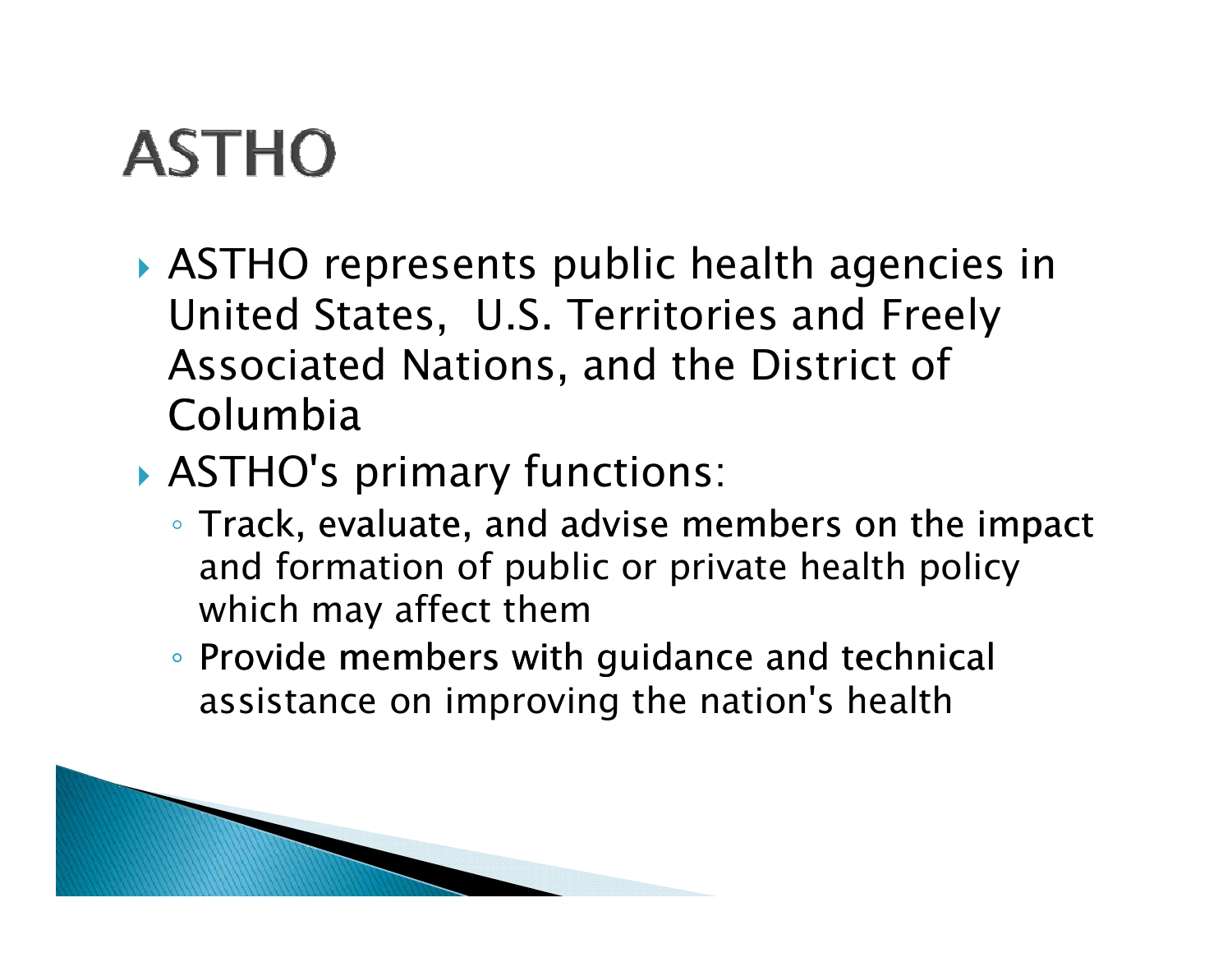### Role of ASTHO in Public Health **Standards**

- Policy Analysis and Advocacy
	- Meaningful Use
	- Interstate Data Exchange
	- Primary Care and Public Health Integration
- Technical Assistance
	- ICD-10
	- Meaningful Use
- Member Engagement
	- eHealth Policy Committee
	- Informatics Directors Peer Network

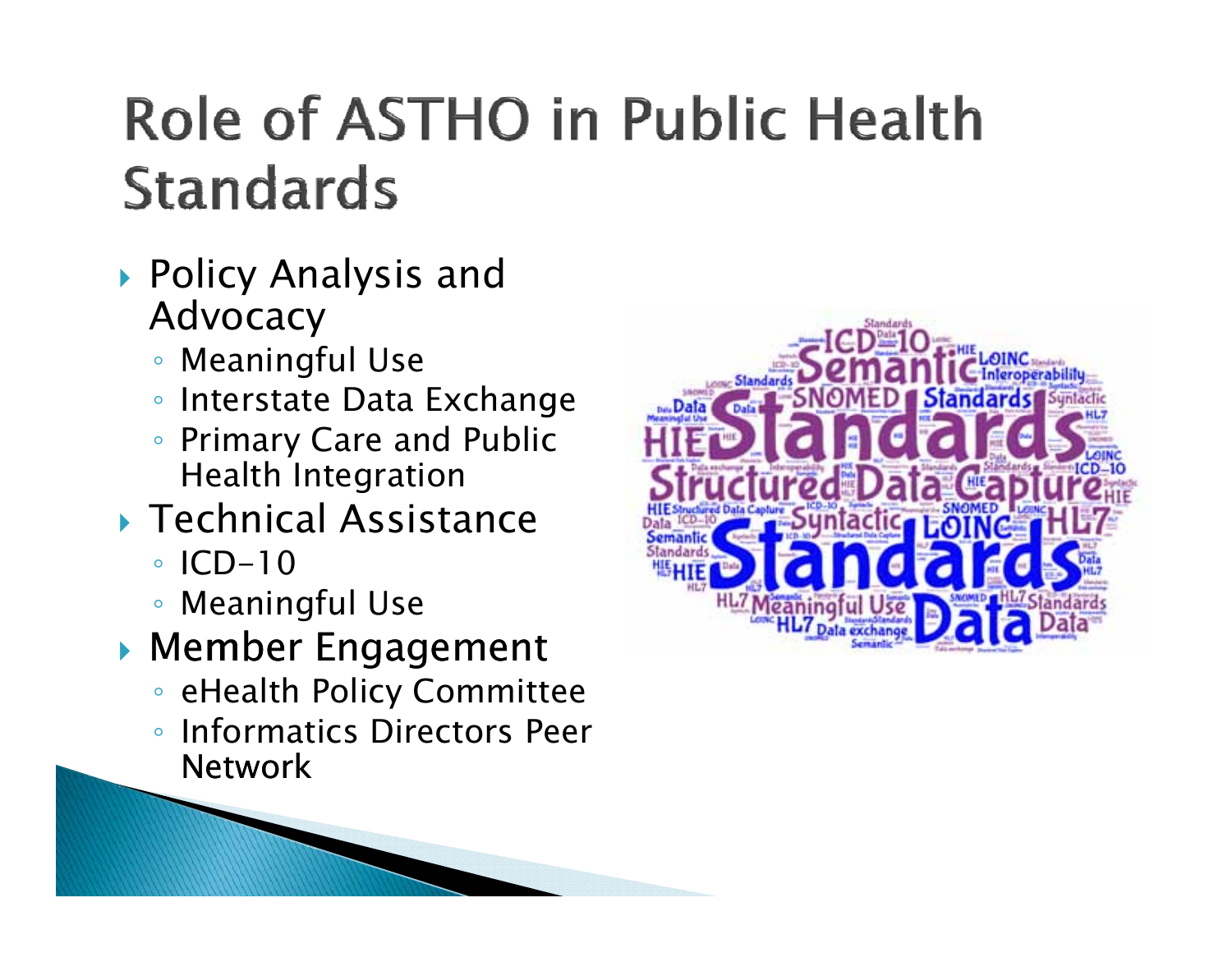#### Collaborative Standards Development-**New York State Example**

- Multi-state Interoperability Working Group (IWG) consisting of 19 States (representing 52% of the U.S. population), 22 EHR vendors, and 23 HIE vendors was formed.
	- $\, \circ \,$  Launched February 2011
	- New York e-Health Collaborative (NYeC) lead organization as state designated HIE
	- Leveraged existing standards and developed consistent implementation guides for interoperability between HIE software platforms, and the applications that interface with them.
- Participants committed to comply with standards jointly developed by IWG

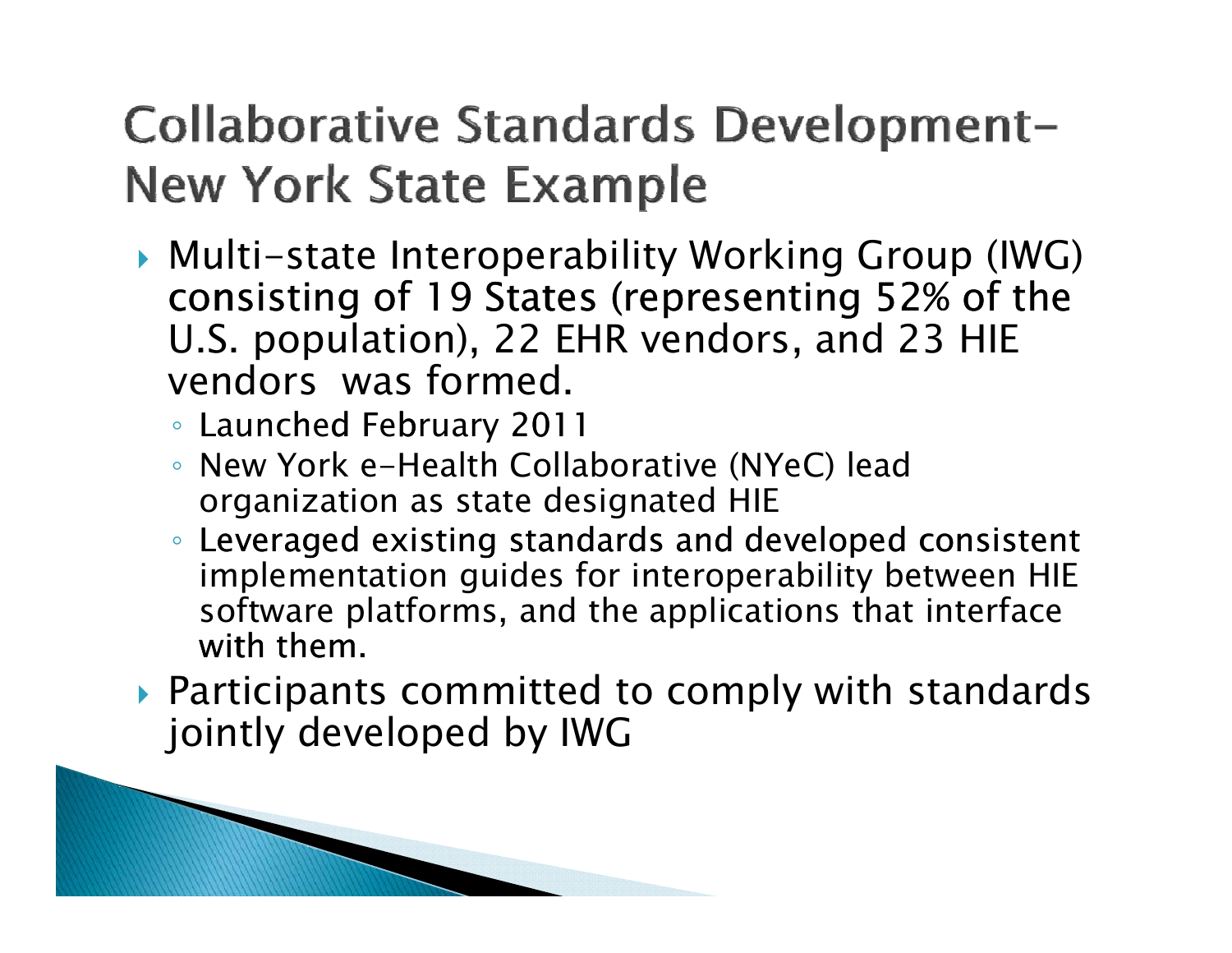### Collaborative Standards Development-**New York State Example**

- IWG focused on clinical summary document (CDA),
- $\blacktriangleright$  IWG has ratified interoperability standards
	- Statewide Send & Receive Patient Record Exchange S
	- Statewide Patient Data Inquiry Service
- $\blacktriangleright$  Based on these standards, IWG designed certification program for EHR, HIE and HISP vendors
	- Certification program currently in development with Certification Commission for Health Information Technology (CCHIT)
- The IWG functions mostly via conference call, but has funding through a cooperative agreement from ONC to the New York e-Health Collaborative (NYeC) for the staff to develop the standards

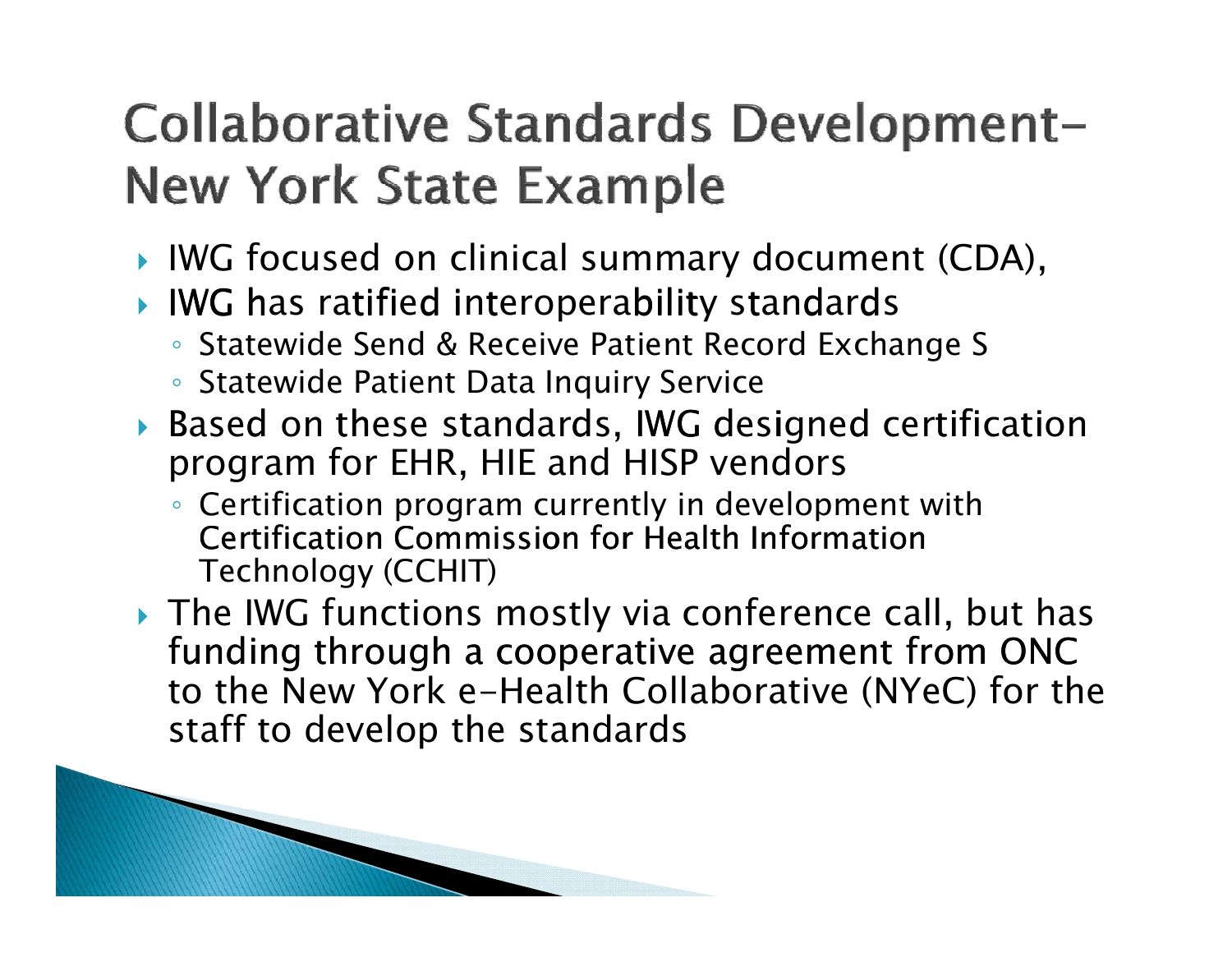### Collaborative Standards Development-**New York State Example**

- This approach should be explored for standardization of public health data exchange
	- New York State believes similar group of states could be established to develop standards for public health priorities
- Having HIEs and EHR vendors at the table will ensure public health standards can be realistically implemented by these critical partners
- State and local public health agency representatives need to have a leadership role in this the IWG.
- $\blacktriangleright$  Funding would be needed to support agency staff participation, including staff time to write the standards

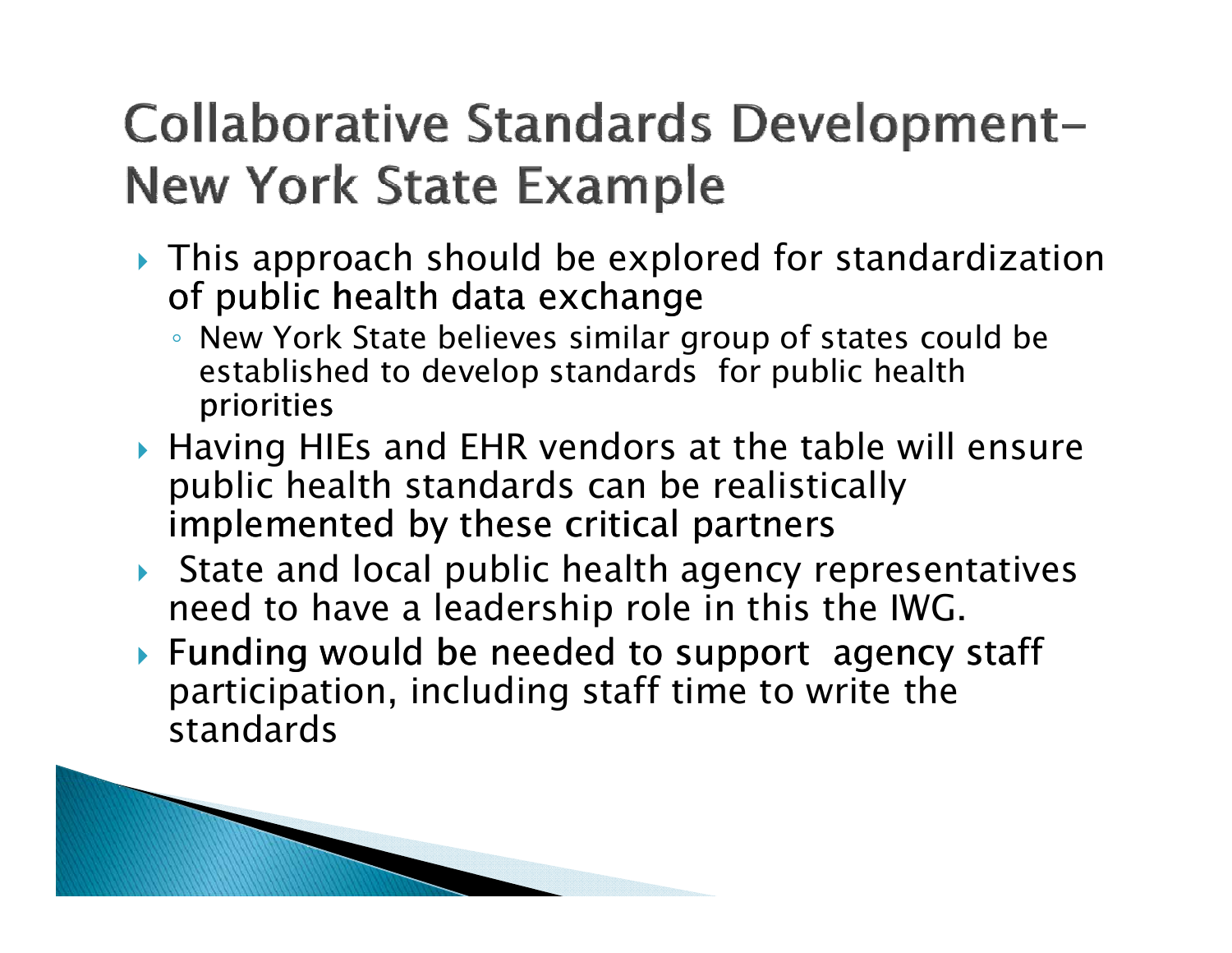## **Privacy and Security of Public Health Data**

- Public health participation in HIE increasing
	- Clinical partners and HIEs need assurance that public health agencies are following strict security standards
- HIPAA public health exception does not require adherence to same privacy and security standards in public health
- No privacy and security standards across public health health

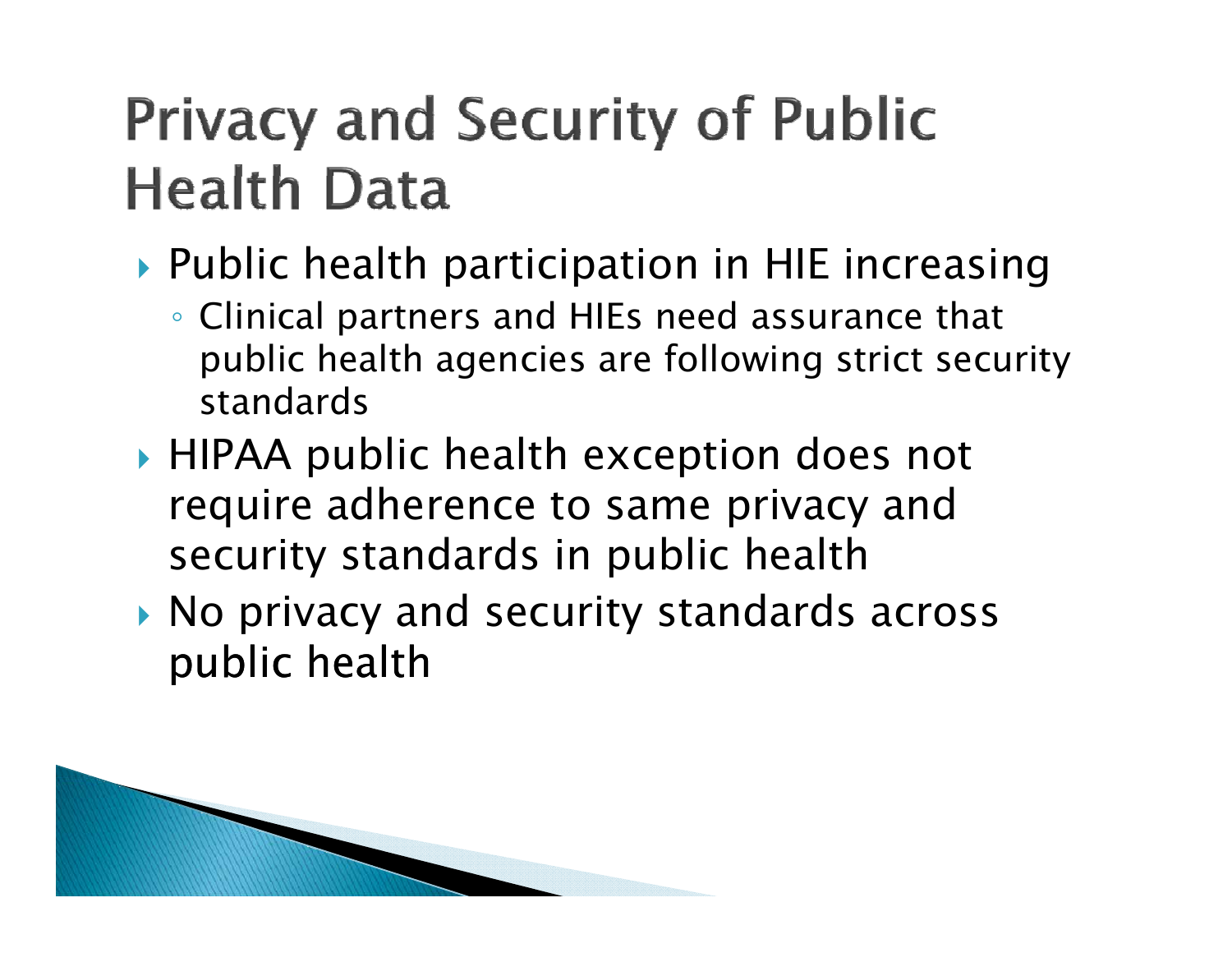## **Privacy and Security of Public Health Data**

- Utah recently experienced significant breach that required thorough review of privacy and security policies and practices
	- As a HIPAA hybrid entity, only the covered portion of their data was protected by HIPAA security standards
- ▶ The SHA made a strategic decision to protect all public health data with HIPAA-level privacy policies and security standards as the lowest level of protection

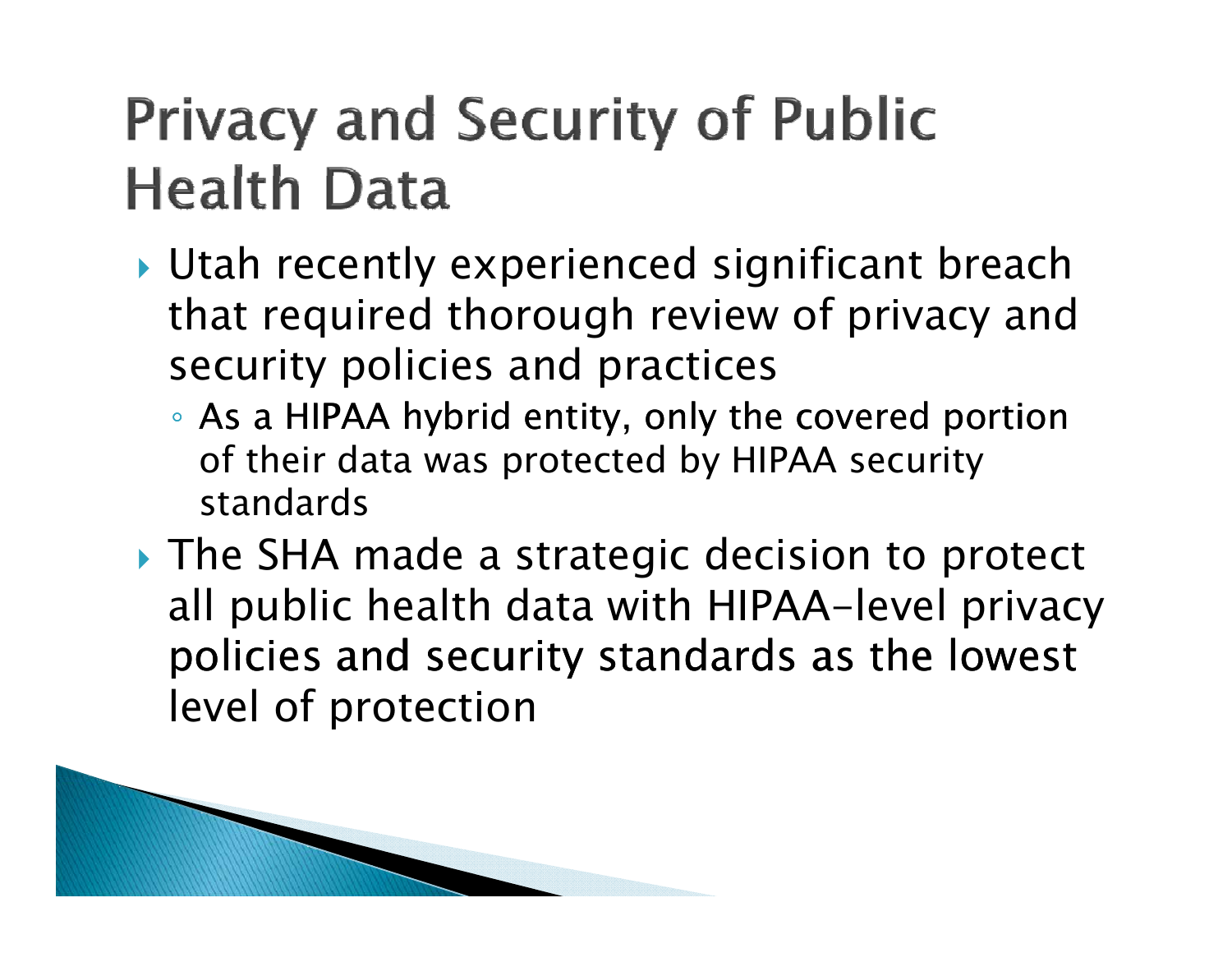### **Privacy and Security of Public Health Data**

- Public health agencies should consider HIPAA security protections to be lowest level of protection for all public health data
- Costs of systems improvements and staff time to develop policies will likely be significant to meet these standards
	- Given budgetary, funding sources will likely be development and system security enhancements. needed from the federal level to support policy